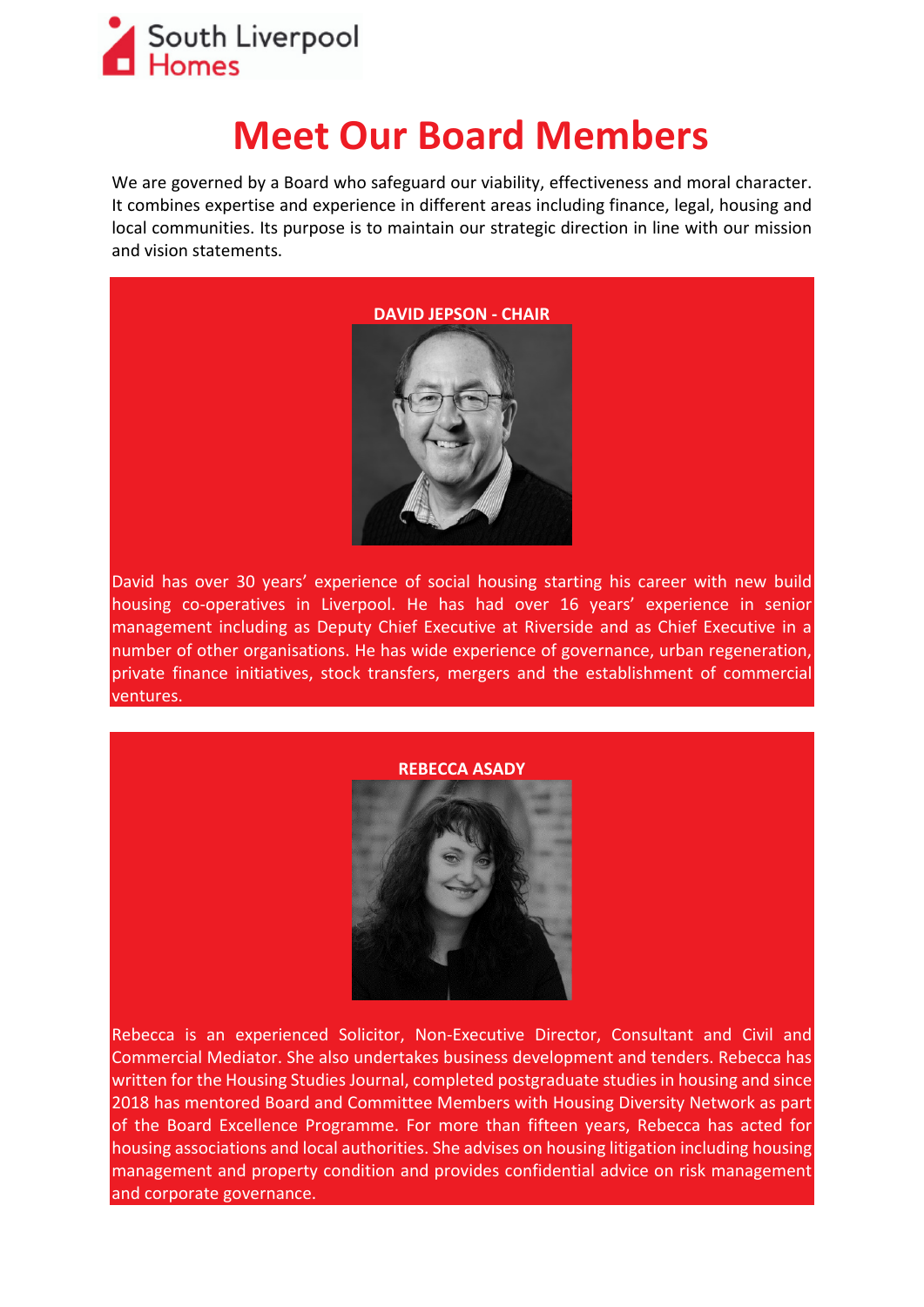

While training to be a teacher, Steve became involved in gospel outreach in Speke, playing a major role in invigorating and reviving the congregation at Speke Baptist Church. In 2004, Steve became full-time Pastor at the church and moved to Speke. Since then, he has led a team that raised over £700k to purchase and renovate the Noah's Ark Centre to be a hub of community life.



Paul was Chief Executive with North Wales Housing from 2000 to 2016 and President of the Chartered Institute of Housing (CIH) from 2007-2008. He is current Chair of the CIH Cymru Board and a member of the CIH Governing Body. An External Examiner at the University of Ulster from 2012-15 and a member of Housing Partnership UK from 2014-16, Paul has spoken at housing events throughout the UK and internationally.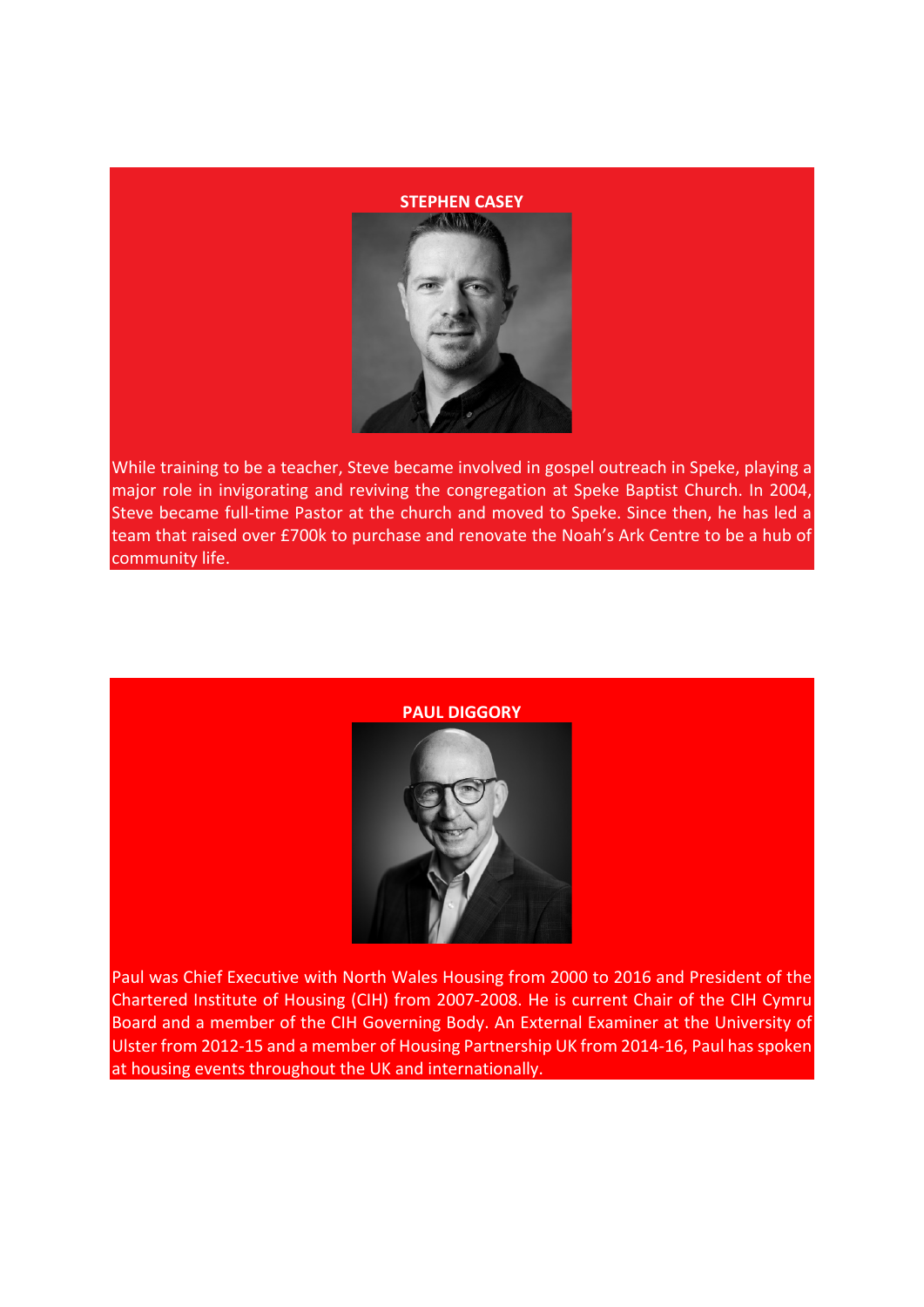### **YASMIN FEARON**



Yasmin has worked in social housing for over 30 years for national housing regeneration agencies in both investment and regulation roles. She has worked with both housing associations and local authorities to deliver affordable housing projects in the North West and delivered national programmes including Decent Homes. She is a Fellow of the Chartered Institute of Housing and carries out a number of Non-Executive Board roles.



Eric is a qualified Youth and Community Development Worker and has held a number of Executive and Non-Executive roles in charities, housing and local government. His experience covers a range of projects and initiatives including Private Finance Initiatives, mergers, corporate restructuring projects, governance and stakeholder engagement. Eric is passionate about providing homes for people while ensuring the social, environmental and economic well-being of the neighbourhoods in which they live.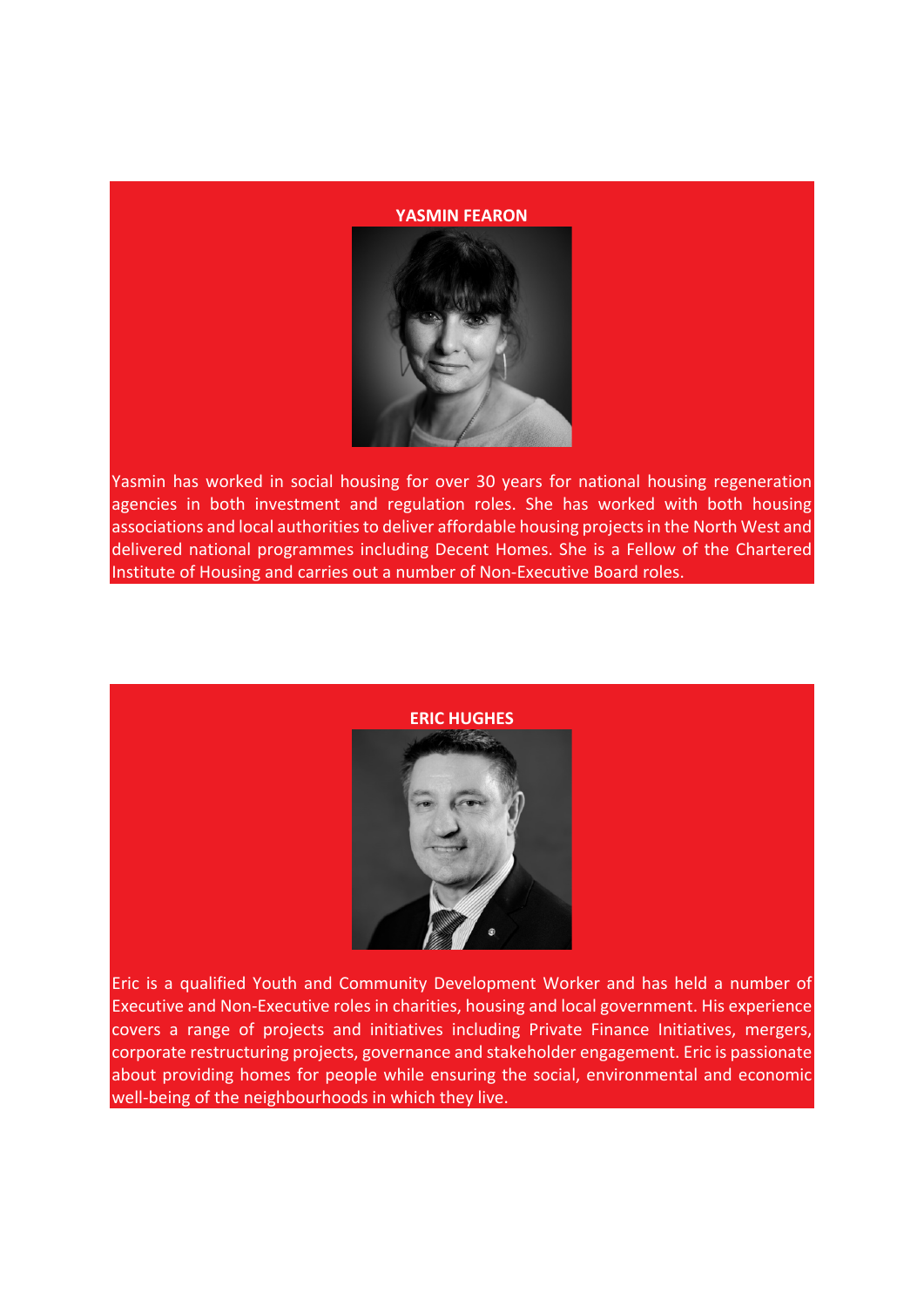### **DANIELLE JAMES**



Danielle is the Finance Director for Liverpool John Lennon Airport having joined them in 2012 as a Financial Planning Manager. She is a member of their executive management team and responsible for financial strategy, corporate governance and procurement. She is a qualified Chartered Accountant and qualified Financial Analyst who graduated from the University of Liverpool with a first-class degree in Law.



Angela began her housing career in 1990 and since then she has carried out a variety of roles across Cheshire, Merseyside, Greater Manchester and Yorkshire. She is currently Assistant Chief Executive at Incommunities Housing Group in Bradford. As well as being part of the executive team with strategic responsibility for the Group, she has responsibility for Asset Management, Repairs & Maintenance, Development and Estate Services.